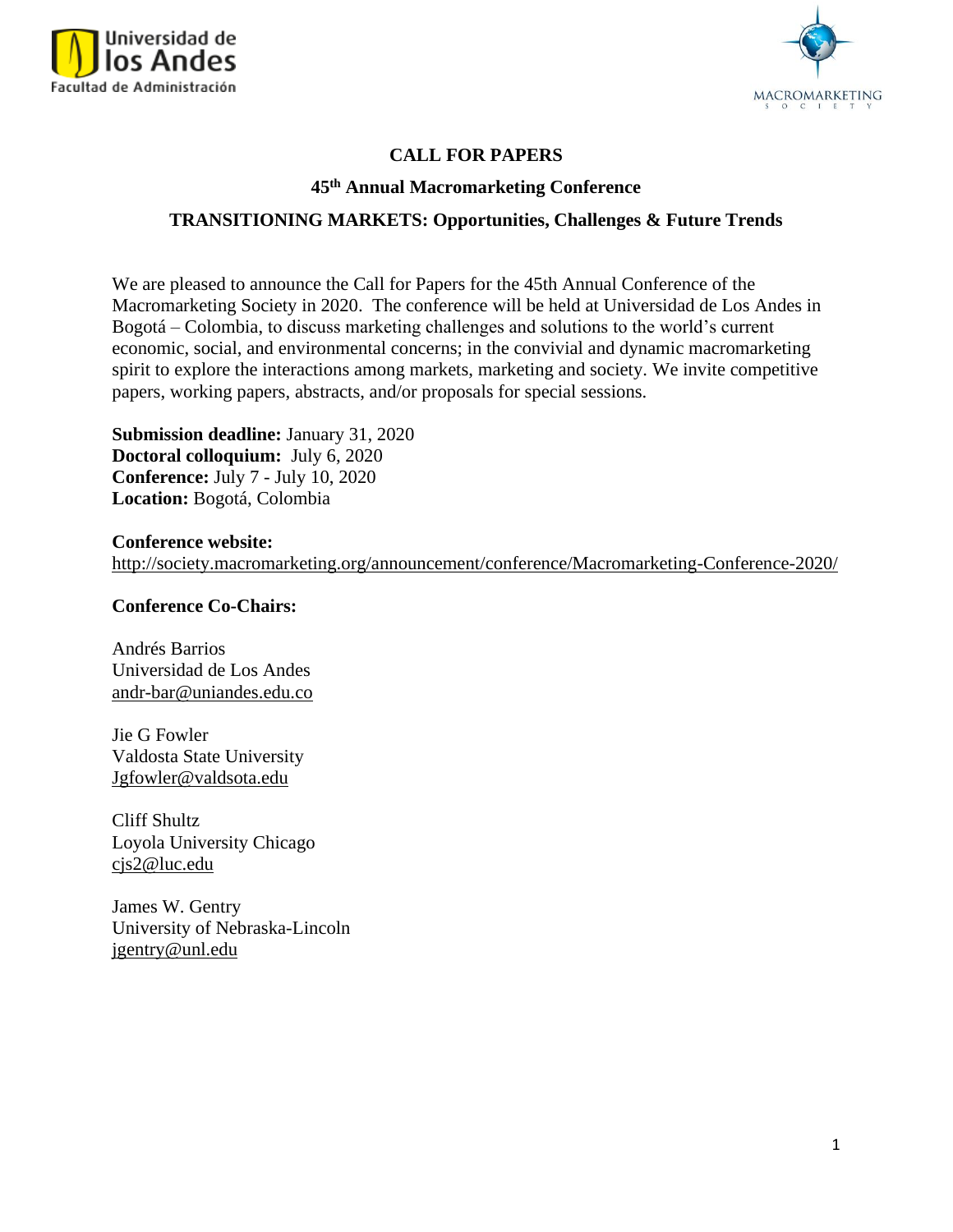



## **Submission Guidelines**

Papers, abstracts and proposals for special sessions should be sent to track chairs for review. Submissions for competitive papers are blind reviewed. Authors of competitive papers should avoid identifying themselves in the text or title.

Submissions must be formatted in MS Word, be double spaced, and use Times New Roman 12 point font. The word limit for full papers is 8000. Extended abstracts should be no more than five pages in length, plus references. Abstracts must be long enough for reviewers to see the potential of the paper**.** 

The Macromarketing Society and Universidad de los Andes will publish the Conference Proceedings. All accepted papers and abstracts must comply with the style guidelines to be published in the Conference Proceedings; the guidelines are accessible via the conference website.

The conference does not take copyright, which remains with the author(s).

#### *The deadline for submissions is January 31, 2020.*

#### **Tracks**

#### **1. Art and Culture**

Alan Bradsha[w](https://www.royalholloway.ac.uk/) [Royal Holloway, University of London](https://www.royalholloway.ac.uk/)  [alan.bradshaw@rhul.ac.uk](mailto:alan.bradshaw@rhul.ac.uk)

#### **2. Circular Economy – Potentials and Pitfalls**

Wencke Gwozdz Justus-Liebig-Universität [wencke.gwozdz@fb09.uni-giessen.de](mailto:wencke.gwozdz@fb09.uni-giessen.de)

Gupta Shipra University of Illinois Springfield [shipra.gupta@uis.edu](mailto:shipra.gupta@uis.edu)

James W. Gentry University of Nebraska-Lincoln [jgentry@unl.edu](mailto:jgentry@unl.edu)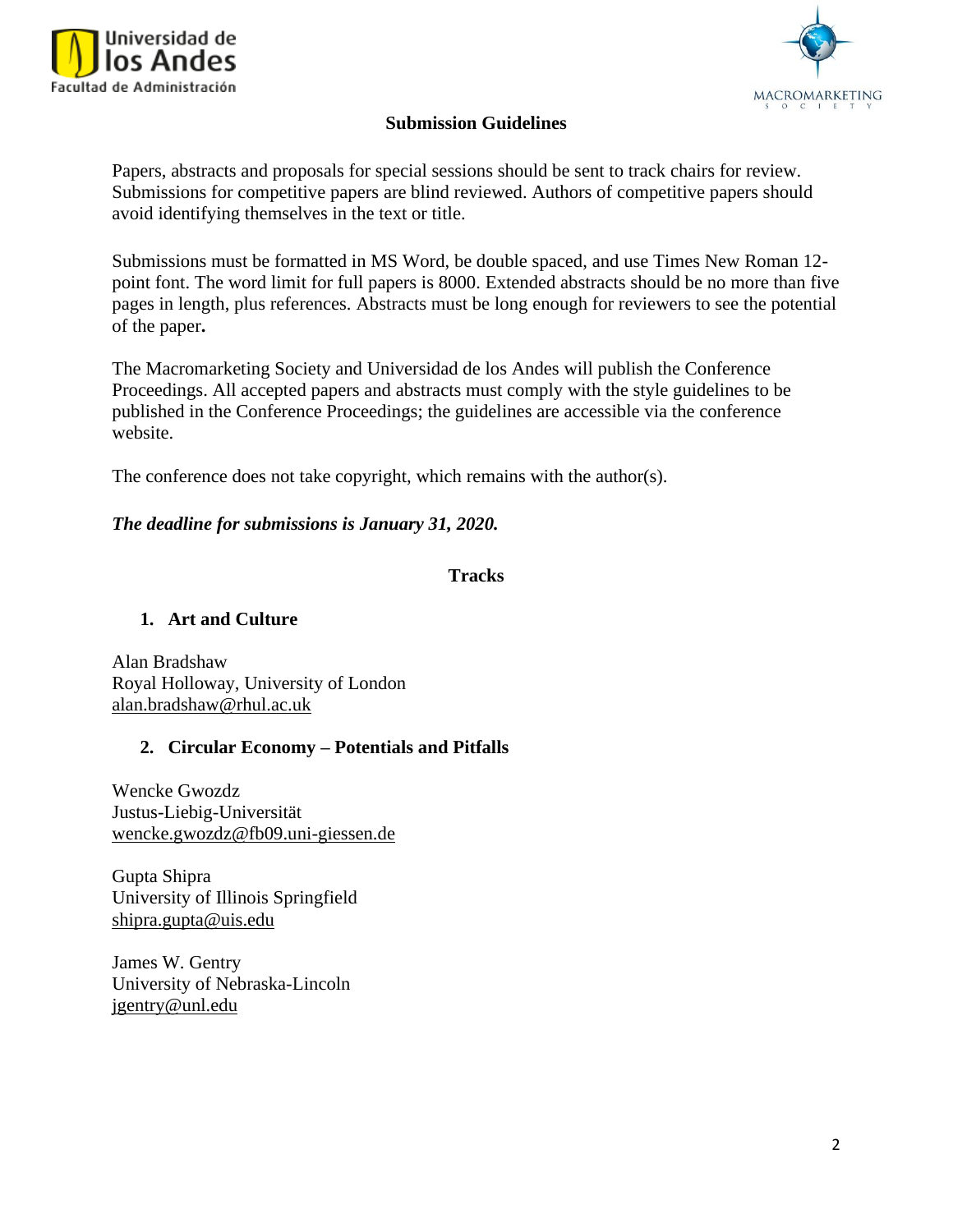



# **3. Entrepreneurship, Innovation and Wellbeing in Transitioning Markets**

Jaqueline Pels Universidad Torcuato Di Tella [jpels@utdt.edu](mailto:jpels@utdt.edu)

Noel Lindsay The University of Adelaide [noel.lindsay@adelaide.edu.au](mailto:noel.lindsay@adelaide.edu.au)

# **4. Ethical and Sustainable Consumption**

Stephanie Geiger Oneto University of Wyoming College of Business [soneto@uwyo.edu](mailto:soneto@uwyo.edu)

# **5. Ethics, Equity and Social Justice**

Ann-Marie Kennedy University of Canterbury, [Ann-Marie.Kennedy@canterbury.ac.nz](mailto:Ann-Marie.Kennedy@canterbury.ac.nz)

Nicky Santos Creighton University [NicholasSantos@creighton.edu](mailto:NicholasSantos@creighton.edu)

Cathy McGouran University of Liverpool [C.Mcgouran@liverpool.ac.uk](mailto:C.Mcgouran@liverpool.ac.uk)

## **6. Exploring Social Media in Shifting, Transforming, and Transitioning Markets**

Jenna Drenten Loyola University Chicago [jdrenten@luc.edu](mailto:jdrenten@luc.edu)

Akon E. Ekpo Loyola University Chicago [aekpo@luc.edu](mailto:aekpo@luc.edu)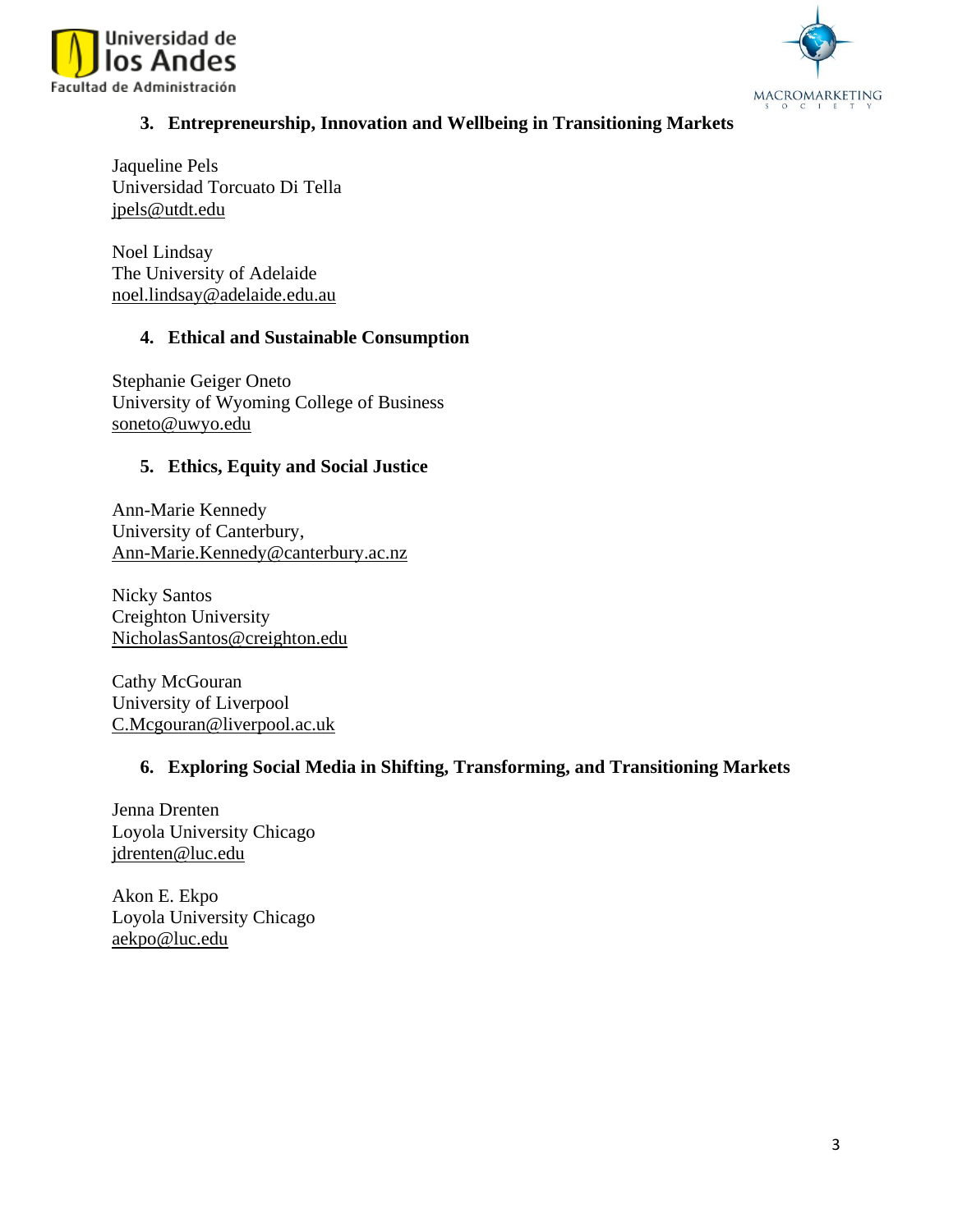



# **7. Food Marketing**

Claudia Dumitrescu Central Washington University [claudia.dumitrescu@cwu.edu](mailto:claudia.dumitrescu@cwu.edu)

Renée Shaw Hughner Arizona State University [renee.shaw@asu.edu](mailto:renee.shaw@asu.edu)

#### **8. Forcibly Displaced Communities & Marketing Systems**

Beatriz de Quero Navarro Universidad Loyola Andalucía [bquero@uloyola.es](mailto:bquero@uloyola.es)

Marcos Ferreira Santos Universidad La Sabana [marcos.ferreira@unisabana.edu.co](mailto:marcos.ferreira@unisabana.edu.co)

Stefanie Beninger IE Business School, IE University [stefanie.beninger@ie.edu](mailto:stefanie.beninger@ie.edu)

## **9. Gender and Intersectionalities: Advancing Macromarketing Topics and Theoretical Perspectives**

Laurel Steinfield Bentley University [lsteinfield@bentley.edu](mailto:lsteinfield@bentley.edu)

Nacima Ourahmoune KEDGE Business School [nacima.ourahmoune@kedgebs.com](mailto:nacima.ourahmoune@kedgebs.com)

Pilar Rojas Gaviria University of Birmingham [p.rojasgaviria@bham.ac.uk](mailto:p.rojasgaviria@bham.ac.uk)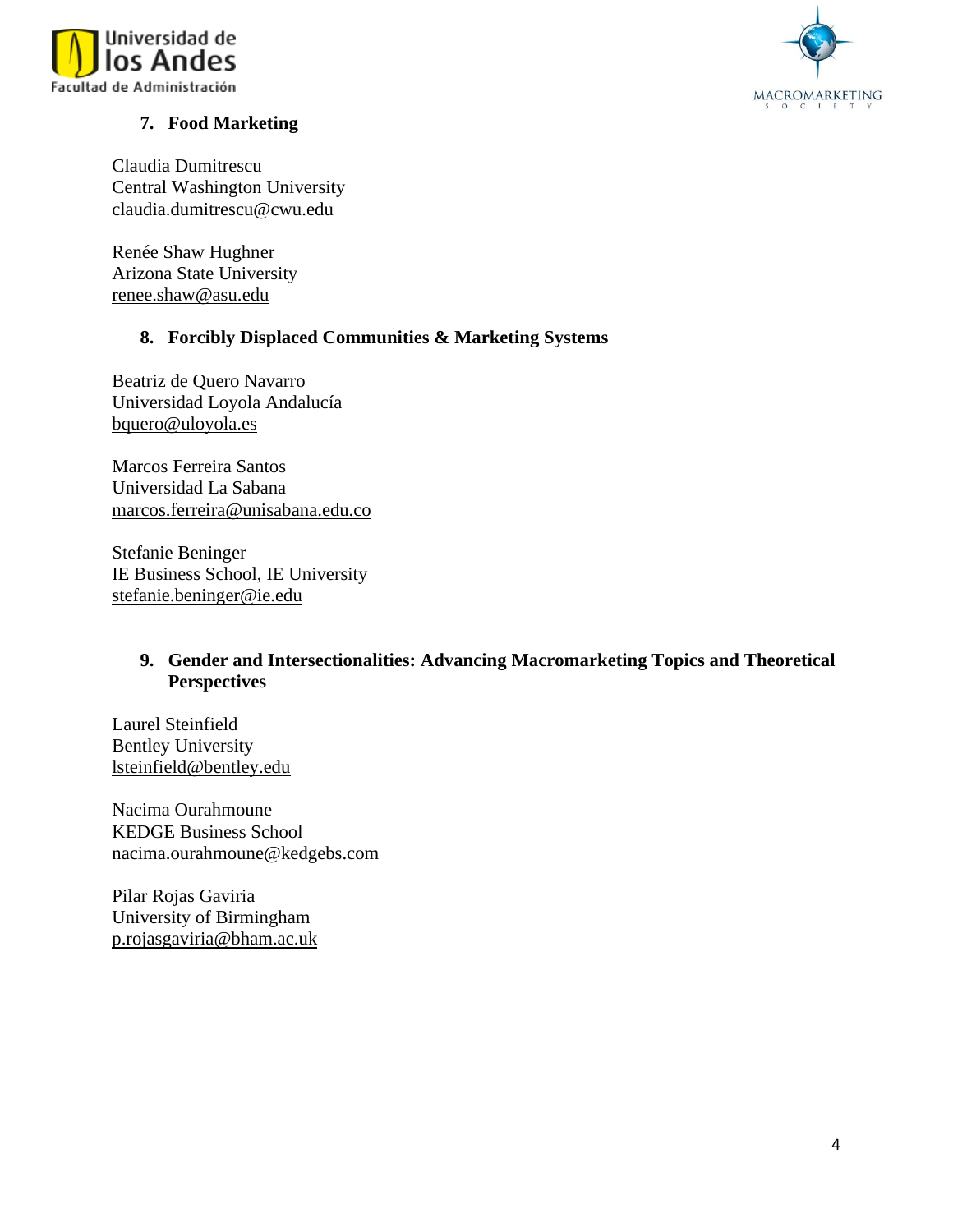



## **10. Globalization, (Neo)Colonialism, and Marketing**

Olga Kravets Royal Holloway, University of London [Olga.Kravets@rhul.ac.uk](mailto:Olga.Kravets@rhul.ac.uk)

Marcus Wilcox Hemais Pontifical Catholic University of Rio de Janeiro [marcus.hemais@iag.puc-rio.br](mailto:marcus.hemais@iag.puc-rio.br)

## **11. Historical Research in Marketing**

Francisco Conejo, University of Colorado Denver [francisco.conejo@ucdenver.edu](mailto:francisco.conejo@ucdenver.edu)

Terrence H. Witkowski California State University-Long Beach [terrence.witkowski@csulb.edu](mailto:terrence.witkowski@csulb.edu)

# **12. Macromarketing and Pedagogy in Ibero America: Towards a Critical Pedagogy in Macromarketing**

Ray Benton Loyola University Chicago [rbenton@LUC.edu](mailto:rbenton@LUC.edu)

Amy Kyhos Loyola University Chicago akyhos@LUC.edu

Jaime Sierra Pontifical Universidad Javeriana [jhsierra@javeriana.edu.co](mailto:jhsierra@javeriana.edu.co)

## **13. Macromarketing Mindset: Education in the Classroom and Beyond**

Emily Moscato St. Joseph's University [emoscato@sju.edu](mailto:emoscato@sju.edu)

Joya Kemper University of Auckland [j.kemper@auckland.ac.nz](mailto:j.kemper@auckland.ac.nz)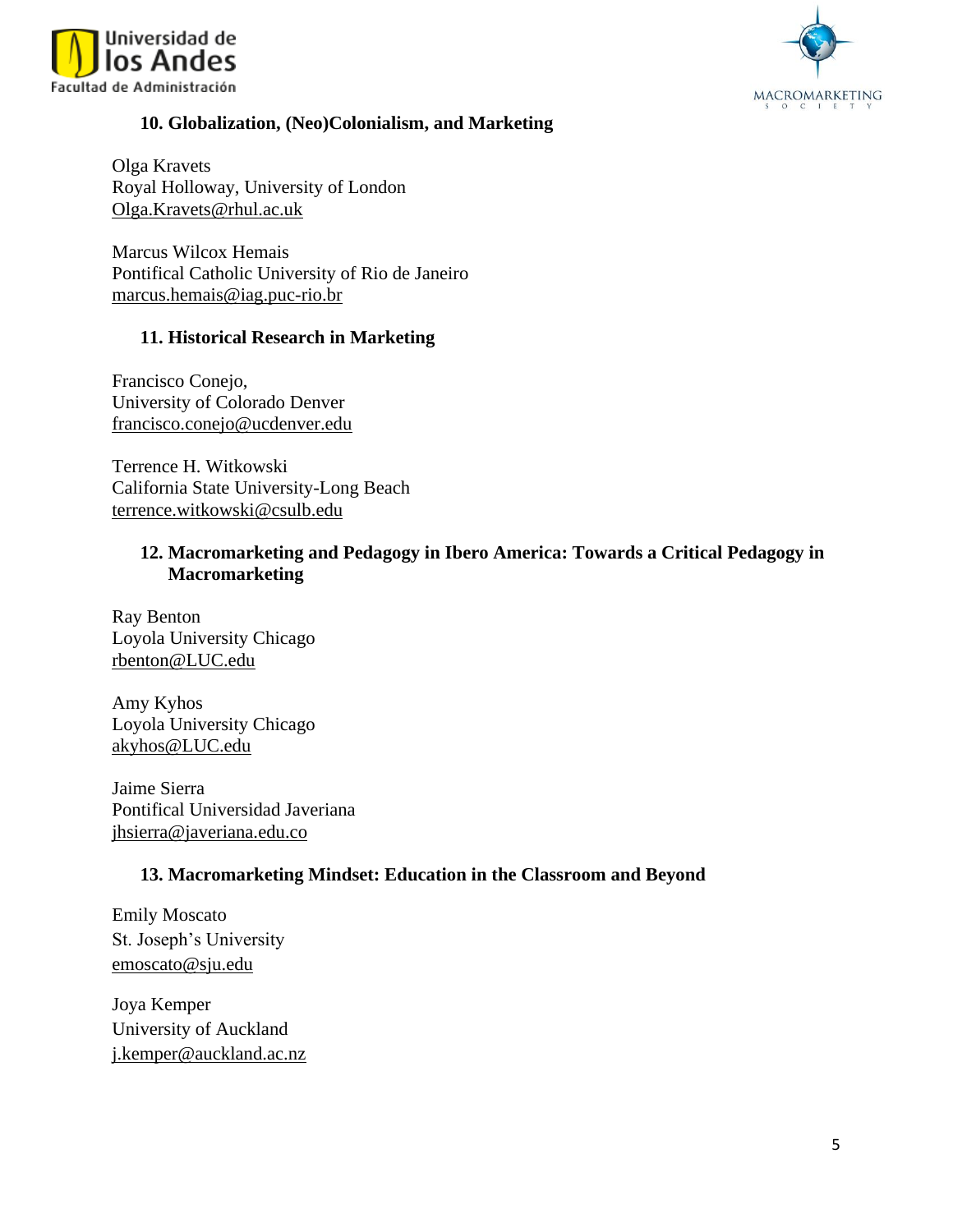



# **14. Marginalization, Stigma and Misrepresentation in the marketplace: Advancing a Macromarketing view of destigmatization and marketplace inclusion.**

Flavia Cardoso Universidad Adolfo Ibáñez [flavia.cardoso@uai.cl](mailto:flavia.cardoso@uai.cl)

Benjamin Rosenthal Fundação Getulio Vargas [benjamin.rosenthal@fgv.br](mailto:benjamin.rosenthal@fgv.br)

Carla Abdalla Faculdade Armando Alvares Penteado [ccabdalla@faap.br](mailto:ccabdalla@faap.br)

# **15. Marketing Systems - Macromarketing**

Deborah DeLong Chatham University, [DDeLong@Chatham.edu](mailto:DDeLong@Chatham.edu)

Christine Domegan Natl. U. of Ireland [christine.domegan@nuigalway.ie](mailto:christine.domegan@nuigalway.ie)

Don R. Rahtz William and Mary [don.rahtz@mason.wm.edu](mailto:don.rahtz@mason.wm.edu)

## **16. Methods and Measurement**

Benjamin Wooliscroft Auckland University of Technology [ben.wooliscroft@aut.ac.nz](mailto:ben.wooliscroft@aut.ac.nz)

Anthony Samuel Cardiff University, UK [SamuelA3@cardiff.ac.uk](mailto:SamuelA3@cardiff.ac.uk)

# **17. Policy and Macromarketing**

Les Carlson University of Nebraska-Lincoln [lcarlson3@unl.edu](mailto:lcarlson3@unl.edu)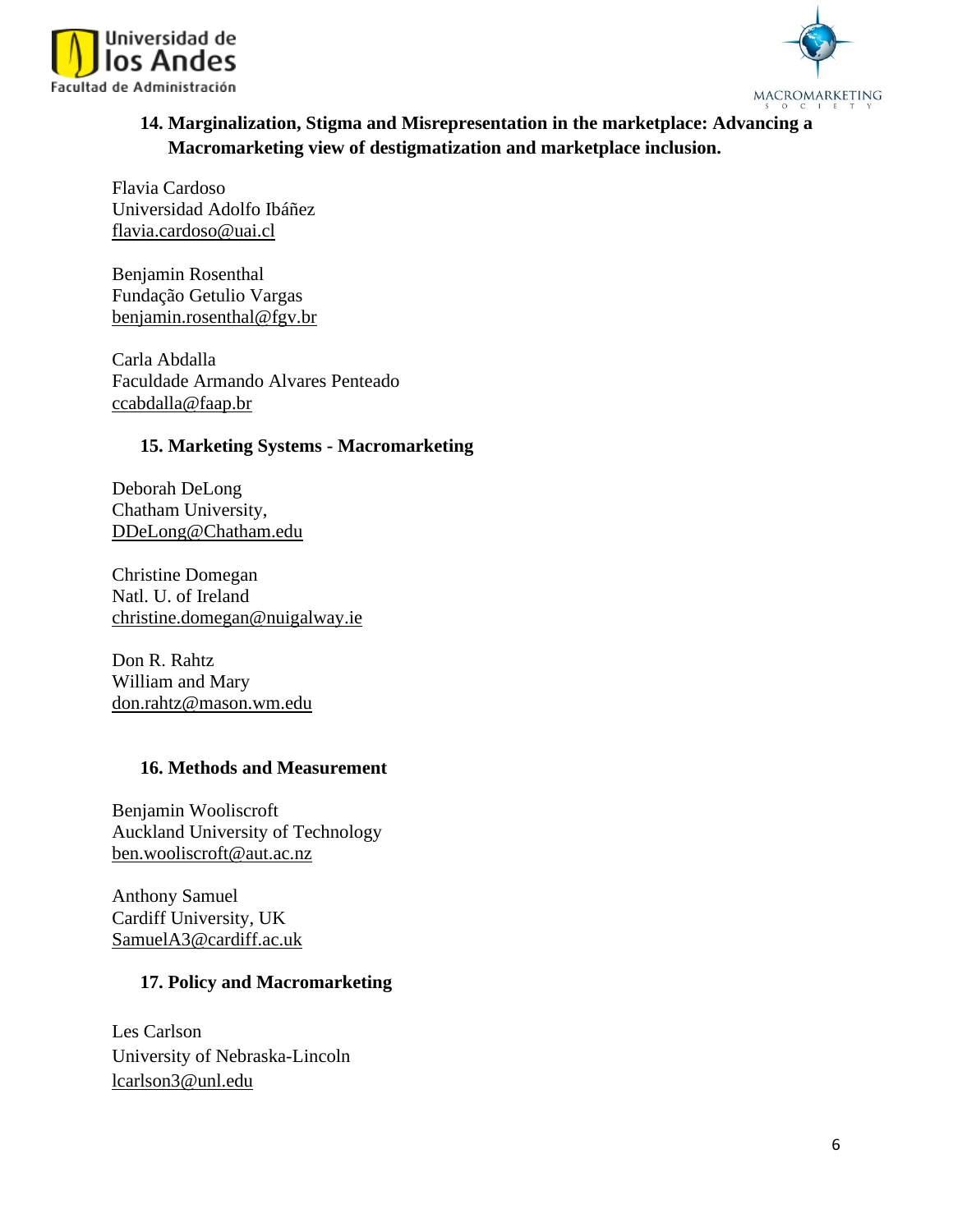



# **18. Quality of Life**

Alexandra Ganglmair-Wooliscroft University of Otago New Zealand [alexandra.ganglmair@otago.ac.nz](mailto:alexandra.ganglmair@otago.ac.nz)

Ahmet Ekici Bilkent University [ekici@bilkent.edu.tr](mailto:ekici@bilkent.edu.tr)

# **19. Retailing and Distribution**

Charles Ingene University of Oklahoma [caingene@ou.edu](mailto:caingene@ou.edu)

# **20. Social Conflict**

Andrés Barrios Universidad de Los Andes [andr-bar@uniandes.edu.co](mailto:andr-bar@uniandes.edu.co)

Cliff Shultz Loyola University Chicago cjs2@luc.edu

## **21. Social marketing - impact and systemic change**

Ann-Marie Kennedy University of Canterbury [ann-marie.kennedy@canterbury.ac.nz](mailto:ann-marie.kennedy@canterbury.ac.nz)

Christine Domegan, NUI Galway [christine.domegan@nuigalway.ie](mailto:christine.domegan@nuigalway.ie)

Josephine Previte The University of Queensland [j.previte@business.uq.edu.au](mailto:j.previte@business.uq.edu.au)